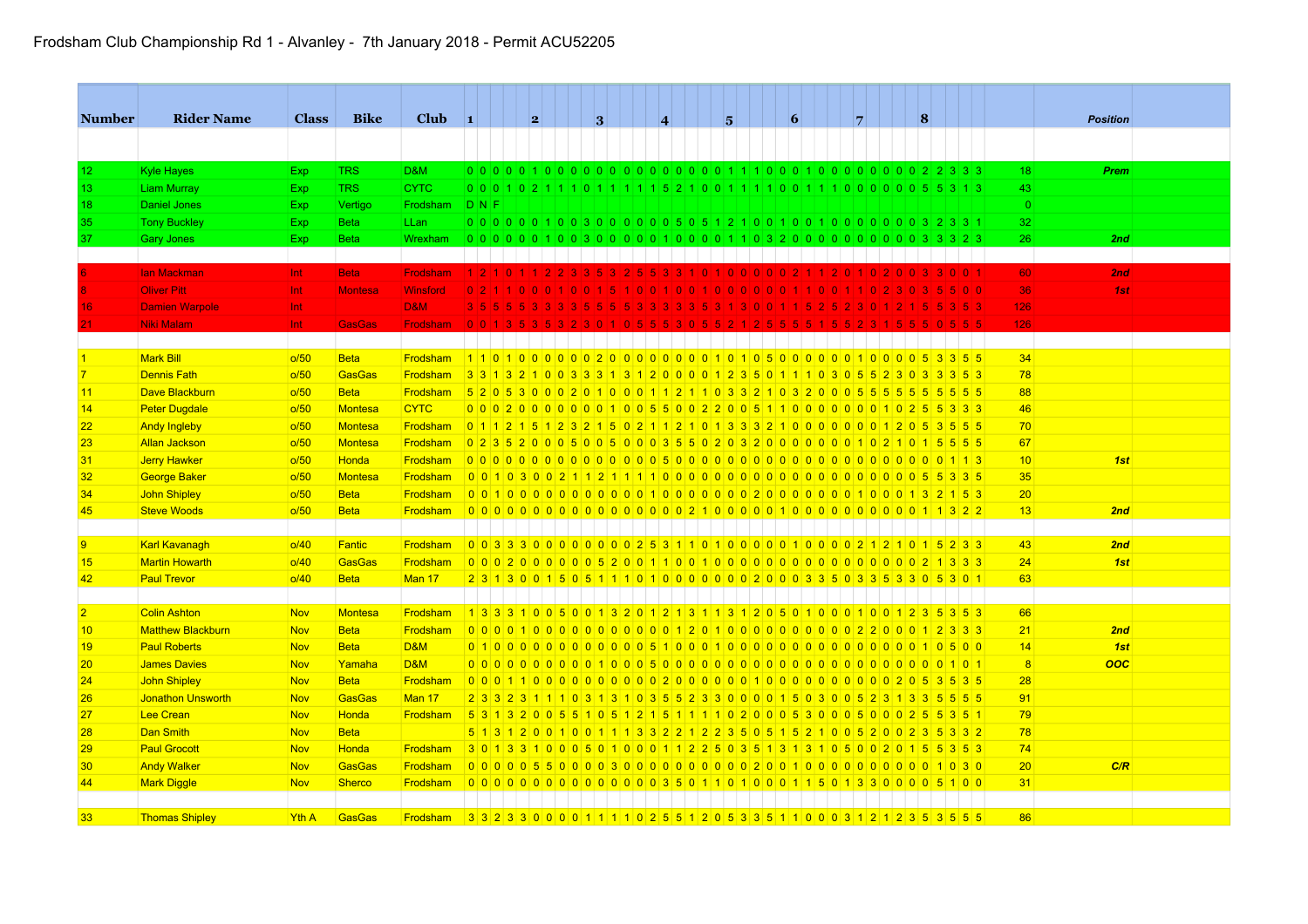| <b>Number</b> | <b>Rider Name</b>          | <b>Class</b>     | <b>Bike</b>   | <b>Club</b> | $\blacksquare$ |                                                                                   |          | 2                          |                                           |          | 3                    |      | $\overline{\mathbf{4}}$ |                     | 5       |  | $\vert 6 \vert$ |                |          | 7              |          |           |      | 8              |                 |                   |     |    |  | <b>Position</b> |     |  |  |  |
|---------------|----------------------------|------------------|---------------|-------------|----------------|-----------------------------------------------------------------------------------|----------|----------------------------|-------------------------------------------|----------|----------------------|------|-------------------------|---------------------|---------|--|-----------------|----------------|----------|----------------|----------|-----------|------|----------------|-----------------|-------------------|-----|----|--|-----------------|-----|--|--|--|
|               |                            |                  |               |             |                |                                                                                   |          |                            |                                           |          |                      |      |                         |                     |         |  |                 |                |          |                |          |           |      |                |                 |                   |     |    |  |                 |     |  |  |  |
|               |                            |                  |               |             |                |                                                                                   |          |                            |                                           |          |                      |      |                         |                     |         |  |                 |                |          |                |          |           |      |                |                 |                   |     |    |  |                 |     |  |  |  |
|               | <b>Jack Buckley</b>        | Yth A            | <b>Beta</b>   | Llan        |                | 0 1 2 1 2 1 5 3 2 3 2 2 1 0 5 2 2 0 1 0 1 0 0 1 0 0 1 1 0 0 1 0 1 1 1 0 3 5 2 5   |          |                            |                                           |          |                      |      |                         |                     |         |  |                 |                |          |                |          |           |      |                |                 |                   | 58  |    |  |                 | 1st |  |  |  |
|               |                            |                  |               |             |                |                                                                                   |          |                            |                                           |          |                      |      |                         |                     |         |  |                 |                |          |                |          |           |      |                |                 |                   |     |    |  |                 |     |  |  |  |
| 67            | <b>Douglas Christopher</b> | 50/50            | <b>GasGas</b> | Frodsham    | 0 <sub>0</sub> |                                                                                   | $\Omega$ | $\Omega$<br>5 <sup>1</sup> | 3.                                        | <b>5</b> | $\Omega$<br>$\Omega$ | 1113 |                         | $3$ 3 5 3 5 5 3 1 3 |         |  | ിറി<br>$\cap$   | $\Omega$       | $\Omega$ | 1 3            | <b>3</b> | 2.3       | 3    | $\Omega$       |                 | $1 \ 3 \ 3 \ 3$   |     | 76 |  |                 | 2nd |  |  |  |
| 68            | <b>Roger Christopher</b>   | 50/50            | <b>GasGas</b> | Frodsham    | 0 <sub>0</sub> |                                                                                   |          |                            |                                           |          |                      |      |                         | -5                  |         |  | -5              |                |          |                |          |           |      |                |                 |                   | 129 |    |  |                 |     |  |  |  |
| 69            | <b>Mike Horrocks</b>       | 50/50            | Sherco        | Frodsham    | 0 0 0          |                                                                                   |          |                            |                                           |          | $\Omega$             |      | 0 <sup>3</sup>          |                     | 1 3 5 5 |  | 0.23            |                |          |                |          |           |      |                |                 | $1 \mid 3 \mid 3$ | 48  |    |  |                 | 1st |  |  |  |
| 70            | <b>Jim White</b>           | 50/50            | <b>GasGas</b> | Frodsham    |                | 0 0 0 1 0 0 0 2 0 3 3 2 3 3 1 0 0 5 5 5 2 5 2 0 5 3 2 3 2 3 5 5 5 6 7 8 9         |          |                            |                                           |          |                      |      |                         |                     |         |  |                 |                |          |                |          |           |      |                |                 |                   | 100 |    |  |                 |     |  |  |  |
|               |                            |                  |               |             |                |                                                                                   |          |                            |                                           |          |                      |      |                         |                     |         |  |                 |                |          |                |          |           |      |                |                 |                   |     |    |  |                 |     |  |  |  |
| 41            | Harry Trevor               | AB               | Beta          | Man 17      |                | 0 0 0 1 1 0 0 0 0 1 1 1 3 2 2 0 0 0 0 0 0 0 0 0 0 2 5 5 3 1 5 5 2 3 1 0           |          |                            |                                           |          |                      |      |                         |                     |         |  |                 |                |          |                |          |           |      | 3              | $2 \ 3 \ 3 \ 3$ |                   | 58  |    |  |                 |     |  |  |  |
| 46            | Jon Baldwin                | AB               | Beta          | Frodsham    |                | 0000000000000010000000000305100015555                                             |          |                            |                                           |          |                      |      |                         |                     |         |  |                 |                |          |                |          |           |      | $\overline{0}$ | 5 5 5 5         |                   | 51  |    |  |                 |     |  |  |  |
| 72            | Karl Pritchard             | AB               | GasGas        | Frodsham    |                | 0 0 0 0 5 0 0 3 1 0 5 0 0 5 0 0 0 0 0 0 3 0 1 0 5 3 3 1 3                         |          |                            |                                           |          |                      |      |                         |                     |         |  |                 |                |          |                |          | 1 3 3 3 5 |      |                |                 | 055               | 76  |    |  |                 |     |  |  |  |
| 74            | Alex Fath                  | AB               | Sherco        | Frodsham    |                | 0 0 0 0 5 0                                                                       |          |                            | $0$ 0 1 3 3 1 3 3 3 0 0 0 0 0 3 3 3 3 2 3 |          |                      |      |                         |                     |         |  |                 | 31             | 3        | 53             | 3        | 33        |      |                |                 | $3 \mid 3 \mid 5$ | 81  |    |  |                 |     |  |  |  |
| 75            | Steve Kuenne               | AB               | GasGas        | Frodsham    |                |                                                                                   |          |                            |                                           |          |                      |      |                         |                     |         |  |                 |                |          |                |          |           |      |                |                 |                   | 47  |    |  |                 |     |  |  |  |
| 76            | Nick Doyle                 | AB               | Sherco        | Frodsham    |                |                                                                                   |          |                            |                                           |          |                      |      |                         |                     |         |  |                 |                |          |                |          |           |      |                |                 |                   | 33  |    |  |                 |     |  |  |  |
| 78            | <b>Neil Flowers</b>        | AB               | Beta          | Frodsham    |                |                                                                                   |          |                            |                                           |          |                      |      |                         |                     |         |  |                 |                |          |                |          |           |      |                |                 |                   | 36  |    |  |                 |     |  |  |  |
| 79            | Steven Gardener            | AB               | Beta          | Frodsham    | DNF            |                                                                                   |          |                            |                                           |          |                      |      |                         |                     |         |  |                 |                |          |                |          |           |      |                |                 |                   |     |    |  |                 |     |  |  |  |
| 80            | Carl Beer                  | AB               | Montesa       | Frodsham    |                | 0 0 0 0 5 0 0 0 0 5 3 1 3 5 5 0 0 0 0 0 0 5 0 5 3 3 5 5 0 1 2 3 0 3 3 5 0 1 3 3   |          |                            |                                           |          |                      |      |                         |                     |         |  |                 |                |          |                |          |           |      |                |                 |                   | 77  |    |  |                 |     |  |  |  |
| 81            | Dougie Greenall            | AB               | Fantic        | Frodsham    |                |                                                                                   |          |                            |                                           |          |                      |      |                         |                     |         |  |                 |                |          |                |          |           |      |                |                 |                   | 15  |    |  |                 | 1st |  |  |  |
| 82            | Joe Speakman               | AB               | Sherco        | Frodsham    | DNF            |                                                                                   |          |                            |                                           |          |                      |      |                         |                     |         |  |                 |                |          |                |          |           |      |                |                 |                   |     |    |  |                 |     |  |  |  |
| 83            | John Hawley                | AB               | GasGas        | Frodsham    |                |                                                                                   |          |                            |                                           |          |                      |      |                         |                     |         |  |                 |                |          |                |          |           |      |                |                 |                   | 17  |    |  |                 | 3rd |  |  |  |
| 84            | <b>Mark Blackley</b>       | AB               | GasGas        | Frodsham    |                | 0 0 0 1 0 0 1 0 0 0 2 0 3 2 1 0 0 0 0 0 0 3 5 1 0 3 3 1 5                         |          |                            |                                           |          |                      |      |                         |                     |         |  |                 |                |          | 0112           |          | 0         | $15$ |                |                 | 2 3 3 5           | 58  |    |  |                 |     |  |  |  |
| 85            | Colin Steeve               | AB               | Beta          | Frodsham    |                |                                                                                   |          |                            |                                           |          |                      |      |                         |                     |         |  |                 |                |          | 10             |          | 0         | 10   |                |                 | 520               | 34  |    |  |                 |     |  |  |  |
| 90            | <b>Charles Molyneux</b>    | AB               | Beta          | Frodsham    |                |                                                                                   |          |                            |                                           |          |                      |      |                         |                     |         |  |                 |                |          |                |          |           |      |                |                 |                   | 17  |    |  | 2nd $M/C$       |     |  |  |  |
| 91            | Nigel Rigg                 | AB               | GasGas        | Aintree     |                | 0 0 0 0 0 0 0 0 1 0 0 0 1 5 5 0 0 0 0 5 0 0 2 0 0 1 1 1 1 5 1 0 1 5 5 6 1 2 0 2   |          |                            |                                           |          |                      |      |                         |                     |         |  |                 |                |          |                |          |           |      |                |                 |                   | 50  |    |  |                 |     |  |  |  |
| 92            | <b>Christopher Caffrey</b> | AB               | GasGas        | Frodsham    |                |                                                                                   |          |                            |                                           |          |                      |      |                         |                     |         |  |                 |                |          |                |          |           |      |                | -5              | $3 \ 5 \ 5$       | 146 |    |  |                 |     |  |  |  |
| 94            | Andrew Hawley              | AB               | GasGas        | Frodsham    |                |                                                                                   |          |                            |                                           |          |                      |      |                         |                     |         |  |                 |                |          |                |          |           |      |                |                 |                   | 101 |    |  |                 |     |  |  |  |
| 96            | Ivan Good                  | AB               | Montesa       | Frodsham    |                |                                                                                   |          |                            |                                           |          |                      |      |                         |                     |         |  |                 |                |          |                |          |           |      |                |                 |                   | 31  |    |  |                 |     |  |  |  |
| 100           | <b>Steven Chadwick</b>     | AB               | Beta          | Frodsham    |                |                                                                                   |          |                            |                                           |          |                      |      |                         |                     |         |  |                 |                |          |                |          |           |      |                |                 |                   | 34  |    |  |                 |     |  |  |  |
|               |                            |                  |               |             |                |                                                                                   |          |                            |                                           |          |                      |      |                         |                     |         |  |                 |                |          |                |          |           |      |                |                 |                   |     |    |  |                 |     |  |  |  |
| 38            | <b>Jake Jones</b>          | Yth <sub>B</sub> | <b>Beta</b>   | Wrexham     |                |                                                                                   |          |                            |                                           |          |                      |      |                         |                     |         |  |                 |                |          |                |          |           |      |                |                 |                   | 18  |    |  |                 | 1st |  |  |  |
|               |                            |                  |               |             |                |                                                                                   |          |                            |                                           |          |                      |      |                         |                     |         |  |                 |                |          |                |          |           |      |                |                 |                   |     |    |  |                 |     |  |  |  |
| 39            | <b>Bobby Chadwick</b>      | Yth Beg Beta     |               | Frodsham    |                | 0 0 0 0 0 0 0 1 0 0 3 0 2 3 0 0 0 0 0 0 5 0 1 3 1 5 5 5 3 3 3 3 3 4 0             |          |                            |                                           |          |                      |      |                         |                     |         |  |                 |                |          |                |          |           |      | -5             |                 | 5 5 5 5           | 75  |    |  |                 |     |  |  |  |
| 43            | <b>Richard Trevor</b>      | Yth Beg Beta     |               | Man 17      |                | 0 0 0 0 0 0 0 0 0 0 0 2 0 1 1 3 0 0 0 0 0 1 0 0 0 0 3 5 2 1 1 5 3 5 2 2 0 0 0 3 3 |          |                            |                                           |          |                      |      |                         |                     |         |  |                 |                |          |                |          |           |      |                |                 |                   | 43  |    |  |                 |     |  |  |  |
| 70            | <b>Tyler Howe</b>          | Yth Beg          | GasGas        | Man 17      |                | 0 0 0 1 0 0 0 2 0 3 3 2 3 3 1 0 0 5 5 5 2 5 2 0 5 3 2 3 2 2 5 5 5 5 6 7 8 9       |          |                            |                                           |          |                      |      |                         |                     |         |  |                 |                |          |                |          |           |      |                |                 |                   | 100 |    |  |                 |     |  |  |  |
| 73            | Caitlin Sutton             | Yth Beg Beta     |               | Frodsham    |                | 0 0 0 0 1 0 0 0 0 0 5 5 2 2 1 1 0 0 0 0 0 5 0 5 0 5 2 0 5 5 3 3 1 1 3 0 3 2 3 3   |          |                            |                                           |          |                      |      |                         |                     |         |  |                 |                |          |                |          |           |      |                |                 |                   | 66  |    |  |                 |     |  |  |  |
| 77            | Logan Price                | Yth Beg          | Oset          | Frodsham    | DNF            |                                                                                   |          |                            |                                           |          |                      |      |                         |                     |         |  |                 |                |          |                |          |           |      |                |                 |                   |     |    |  |                 |     |  |  |  |
| 87            | Joe Stubbings              | Yth Beg Oset     |               | Llan        |                |                                                                                   |          |                            |                                           |          |                      |      |                         |                     |         |  |                 |                |          |                |          |           |      |                |                 |                   | 28  |    |  |                 |     |  |  |  |
| 88            | Jess Widdenson             | Yth Beg          | Oset          | Frodsham    |                |                                                                                   |          |                            |                                           |          |                      |      |                         |                     |         |  |                 | 0 <sub>0</sub> | $\Omega$ | 0 <sub>0</sub> | 0        |           |      |                |                 | 122               | 11  |    |  |                 | 2nd |  |  |  |
| 89            | Steven Molyneux            | Yth Beg          | Beta          | Frodsham    |                |                                                                                   |          |                            |                                           |          |                      |      |                         |                     |         |  |                 |                |          |                |          | 000       |      | 0              |                 | 1001              |     | 3  |  |                 | 1st |  |  |  |
| 93            | Aaron Hawley               | Yth Beg Oset     |               | Frodsham    |                |                                                                                   |          |                            |                                           |          |                      |      |                         |                     |         |  |                 |                |          |                |          |           |      |                |                 |                   | 153 |    |  |                 |     |  |  |  |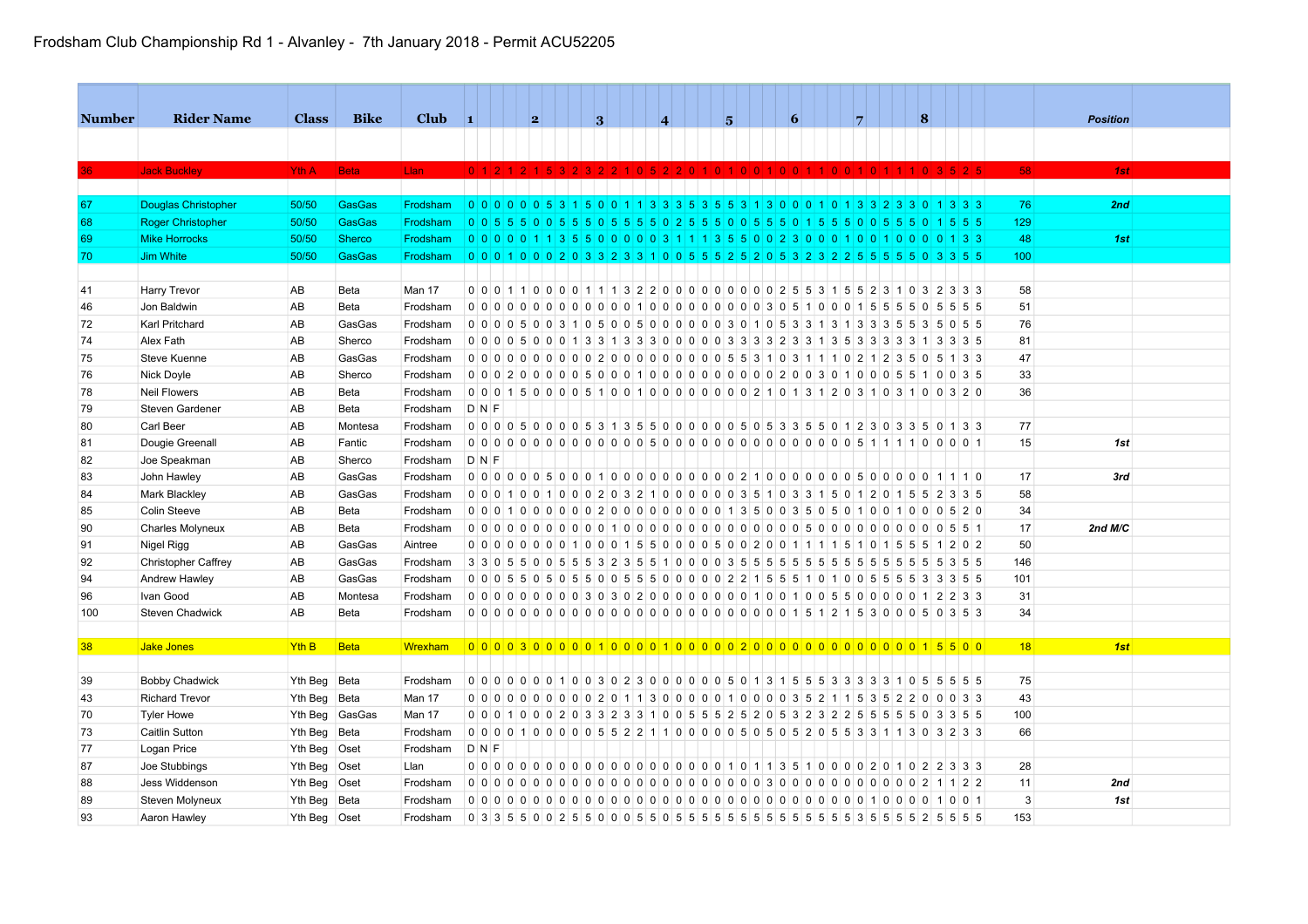| <b>Number</b> | <b>Rider Name</b>                                                                                                                              | <b>Class</b> | <b>Bike</b> | Club $\vert 1 \vert$ |  |                                                                                   | 2 |  | 3 |  | $\vert 4 \vert$ |  | 5 |  | $\vert 6 \vert$ |  | 7 |  | 8 |  |     |  | <b>Position</b> |  |  |  |
|---------------|------------------------------------------------------------------------------------------------------------------------------------------------|--------------|-------------|----------------------|--|-----------------------------------------------------------------------------------|---|--|---|--|-----------------|--|---|--|-----------------|--|---|--|---|--|-----|--|-----------------|--|--|--|
|               |                                                                                                                                                |              |             |                      |  |                                                                                   |   |  |   |  |                 |  |   |  |                 |  |   |  |   |  |     |  |                 |  |  |  |
|               |                                                                                                                                                |              |             |                      |  |                                                                                   |   |  |   |  |                 |  |   |  |                 |  |   |  |   |  |     |  |                 |  |  |  |
| 95            | Aidan Williams                                                                                                                                 | Yth Beg Oset |             | Frodsham             |  |                                                                                   |   |  |   |  |                 |  |   |  |                 |  |   |  |   |  | 53  |  |                 |  |  |  |
| 97            | Owen Good                                                                                                                                      | Yth Beg Oset |             | Frodsham             |  | 0 0 0 0 1 0 0 0 0 0 0 0 0 0 0 0 5 0 0 1 0 3 0 0 0 2 2 1 3 1 1 2 5 0 1 1 3 5 3 3 5 |   |  |   |  |                 |  |   |  |                 |  |   |  |   |  | 48  |  |                 |  |  |  |
| 99            | Lucy Baker                                                                                                                                     | Yth Beg Oset |             | Frodsham             |  |                                                                                   |   |  |   |  |                 |  |   |  |                 |  |   |  |   |  | 159 |  |                 |  |  |  |
| 40            | Ted Mackman                                                                                                                                    | Yth Beg Oset |             | Frodsham             |  | 0000100000000000000000035335533553000053553                                       |   |  |   |  |                 |  |   |  |                 |  |   |  |   |  | 62  |  |                 |  |  |  |
| 86            | Paddy Ithell                                                                                                                                   | Yth Beg Beta |             | Frodsham             |  |                                                                                   |   |  |   |  |                 |  |   |  |                 |  |   |  |   |  | 21  |  |                 |  |  |  |
|               |                                                                                                                                                |              |             |                      |  |                                                                                   |   |  |   |  |                 |  |   |  |                 |  |   |  |   |  |     |  |                 |  |  |  |
|               | These provisional results will<br>be deemed final unless a<br>protest is received in<br>accordance with the National<br>Sporting Code with the |              |             |                      |  |                                                                                   |   |  |   |  |                 |  |   |  |                 |  |   |  |   |  |     |  |                 |  |  |  |
|               | appropriate fee to the<br>Secretary of the meeting.                                                                                            |              |             |                      |  |                                                                                   |   |  |   |  |                 |  |   |  |                 |  |   |  |   |  |     |  |                 |  |  |  |
|               |                                                                                                                                                |              |             |                      |  |                                                                                   |   |  |   |  |                 |  |   |  |                 |  |   |  |   |  |     |  |                 |  |  |  |
| OOC           | Riding out of class                                                                                                                            | <b>OOC</b>   |             |                      |  |                                                                                   |   |  |   |  |                 |  |   |  |                 |  |   |  |   |  |     |  |                 |  |  |  |
| <b>CR</b>     | Changed Route                                                                                                                                  | C/R          |             |                      |  |                                                                                   |   |  |   |  |                 |  |   |  |                 |  |   |  |   |  |     |  |                 |  |  |  |
| M/C           | Most Cleans Win                                                                                                                                | M/C          |             |                      |  |                                                                                   |   |  |   |  |                 |  |   |  |                 |  |   |  |   |  |     |  |                 |  |  |  |
|               |                                                                                                                                                |              |             |                      |  |                                                                                   |   |  |   |  |                 |  |   |  |                 |  |   |  |   |  |     |  |                 |  |  |  |
|               |                                                                                                                                                |              |             |                      |  |                                                                                   |   |  |   |  |                 |  |   |  |                 |  |   |  |   |  |     |  |                 |  |  |  |
|               |                                                                                                                                                |              |             |                      |  |                                                                                   |   |  |   |  |                 |  |   |  |                 |  |   |  |   |  |     |  |                 |  |  |  |
|               |                                                                                                                                                |              |             |                      |  |                                                                                   |   |  |   |  |                 |  |   |  |                 |  |   |  |   |  |     |  |                 |  |  |  |
|               |                                                                                                                                                |              |             |                      |  |                                                                                   |   |  |   |  |                 |  |   |  |                 |  |   |  |   |  |     |  |                 |  |  |  |
|               |                                                                                                                                                |              |             |                      |  |                                                                                   |   |  |   |  |                 |  |   |  |                 |  |   |  |   |  |     |  |                 |  |  |  |
|               |                                                                                                                                                |              |             |                      |  |                                                                                   |   |  |   |  |                 |  |   |  |                 |  |   |  |   |  |     |  |                 |  |  |  |
|               |                                                                                                                                                |              |             |                      |  |                                                                                   |   |  |   |  |                 |  |   |  |                 |  |   |  |   |  |     |  |                 |  |  |  |
|               |                                                                                                                                                |              |             |                      |  |                                                                                   |   |  |   |  |                 |  |   |  |                 |  |   |  |   |  |     |  |                 |  |  |  |
|               |                                                                                                                                                |              |             |                      |  |                                                                                   |   |  |   |  |                 |  |   |  |                 |  |   |  |   |  |     |  |                 |  |  |  |
|               |                                                                                                                                                |              |             |                      |  |                                                                                   |   |  |   |  |                 |  |   |  |                 |  |   |  |   |  |     |  |                 |  |  |  |
|               |                                                                                                                                                |              |             |                      |  |                                                                                   |   |  |   |  |                 |  |   |  |                 |  |   |  |   |  |     |  |                 |  |  |  |
|               |                                                                                                                                                |              |             |                      |  |                                                                                   |   |  |   |  |                 |  |   |  |                 |  |   |  |   |  |     |  |                 |  |  |  |
|               |                                                                                                                                                |              |             |                      |  |                                                                                   |   |  |   |  |                 |  |   |  |                 |  |   |  |   |  |     |  |                 |  |  |  |
|               |                                                                                                                                                |              |             |                      |  |                                                                                   |   |  |   |  |                 |  |   |  |                 |  |   |  |   |  |     |  |                 |  |  |  |
|               |                                                                                                                                                |              |             |                      |  |                                                                                   |   |  |   |  |                 |  |   |  |                 |  |   |  |   |  |     |  |                 |  |  |  |
|               |                                                                                                                                                |              |             |                      |  |                                                                                   |   |  |   |  |                 |  |   |  |                 |  |   |  |   |  |     |  |                 |  |  |  |
|               |                                                                                                                                                |              |             |                      |  |                                                                                   |   |  |   |  |                 |  |   |  |                 |  |   |  |   |  |     |  |                 |  |  |  |
|               |                                                                                                                                                |              |             |                      |  |                                                                                   |   |  |   |  |                 |  |   |  |                 |  |   |  |   |  |     |  |                 |  |  |  |
|               |                                                                                                                                                |              |             |                      |  |                                                                                   |   |  |   |  |                 |  |   |  |                 |  |   |  |   |  |     |  |                 |  |  |  |
|               |                                                                                                                                                |              |             |                      |  |                                                                                   |   |  |   |  |                 |  |   |  |                 |  |   |  |   |  |     |  |                 |  |  |  |
|               |                                                                                                                                                |              |             |                      |  |                                                                                   |   |  |   |  |                 |  |   |  |                 |  |   |  |   |  |     |  |                 |  |  |  |
|               |                                                                                                                                                |              |             |                      |  |                                                                                   |   |  |   |  |                 |  |   |  |                 |  |   |  |   |  |     |  |                 |  |  |  |